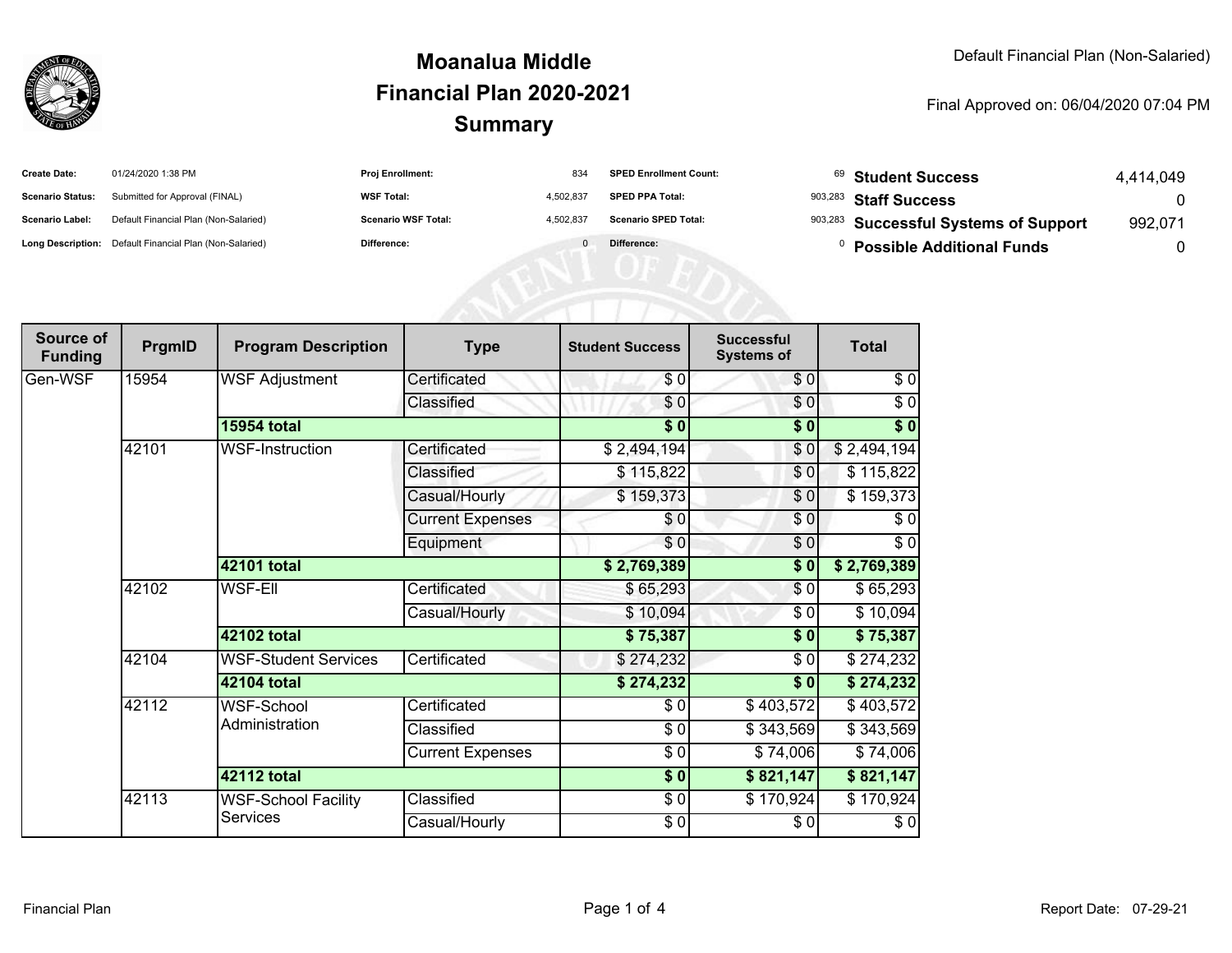

## **SummaryMoanalua MiddleFinancial Plan 2020-2021**

Final Approved on: 06/04/2020 07:04 PM

| Source of<br><b>Funding</b> | PrgmID             | <b>Program Description</b>                     | <b>Type</b>                                                   | <b>Student Success</b>               | <b>Successful</b><br><b>Systems of</b> | <b>Total</b>     |                  |
|-----------------------------|--------------------|------------------------------------------------|---------------------------------------------------------------|--------------------------------------|----------------------------------------|------------------|------------------|
| Gen-WSF                     | 42113              | <b>WSF-School Facility</b><br><b>Services</b>  | <b>Current Expenses</b>                                       | $\overline{\$0}$                     | $\overline{\$0}$                       | $\overline{\$0}$ |                  |
|                             |                    | <b>42113 total</b>                             |                                                               | $\overline{\$0}$                     | \$170,924                              | \$170,924        |                  |
|                             | 42114              | <b>WSF-Protocol Fund</b>                       | <b>Current Expenses</b>                                       | $\sqrt{6}$                           | $\overline{\$0}$                       | $\overline{\$0}$ |                  |
|                             |                    | 42114 total                                    |                                                               | $\overline{\$0}$                     | $\overline{\$0}$                       | $\overline{\$0}$ |                  |
|                             | 42115              | <b>WSF-Cte</b>                                 | Certificated                                                  | \$391,758                            | $\overline{\$0}$                       | \$391,758        |                  |
|                             |                    | 42115 total                                    |                                                               | \$391,758                            | $\overline{\$}0$                       | \$391,758        |                  |
|                             | Gen-WSF            |                                                |                                                               | \$3,510,766                          | \$992,071                              | \$4,502,837      |                  |
| Gen-SPED                    | 17101              | SPED Ppa - Instruction                         | Certificated                                                  | \$652,930                            | \$0                                    | \$652,930        |                  |
|                             |                    |                                                | Classified                                                    | \$241,038                            | $\overline{\$0}$                       | \$241,038        |                  |
|                             |                    |                                                | <b>Current Expenses</b>                                       | \$9,315                              | \$0                                    | \$9,315          |                  |
|                             |                    | <b>17101 total</b>                             |                                                               | \$903,283                            | $\overline{\$0}$                       | \$903,283        |                  |
|                             | 17131              | <b>Special Education in</b><br>Regular Schools | Certificated                                                  | \$0                                  | $\overline{\$0}$                       | $\overline{\$0}$ |                  |
|                             |                    |                                                | Classified                                                    | $\overline{\$0}$                     | $\overline{\$0}$                       | $\overline{30}$  |                  |
|                             | <b>17131 total</b> |                                                |                                                               | $\overline{\$0}$                     | $\sqrt{6}$                             | $\overline{\$0}$ |                  |
|                             | Gen-SPED           |                                                |                                                               | \$903,283                            | $\overline{\$0}$                       | \$903,283        |                  |
| Gen-Categ                   | 45005              | Reach Program                                  | <b>Current Expenses</b>                                       | \$0                                  | $\overline{\$0}$                       | $\overline{\$0}$ |                  |
|                             |                    | <b>45005 total</b>                             |                                                               | $\overline{\$}0$                     | $\overline{\textbf{50}}$               | $\overline{\$0}$ |                  |
|                             | <b>Gen-Categ</b>   |                                                |                                                               | $\overline{\$0}$                     | $\overline{\$0}$                       | $\overline{\$0}$ |                  |
| Federal                     | 18085              | Essa Title III Language<br>Instruction         | Casual/Hourly                                                 | \$0                                  | $\overline{\$0}$                       | $\overline{\$0}$ |                  |
|                             |                    | <b>18085 total</b>                             |                                                               | $\overline{\$0}$                     | $\overline{\$0}$                       | $\overline{\$}0$ |                  |
|                             | 35913              | <b>Sch Prgm Food Services</b>                  | Classified                                                    | $\overline{\$0}$                     | $\sqrt{6}$                             | \$0              |                  |
|                             |                    |                                                | Casual/Hourly                                                 | $\overline{\$0}$                     | $\overline{30}$                        | $\overline{60}$  |                  |
|                             |                    | 35913 total                                    |                                                               | $\overline{\$0}$<br>$\overline{\$0}$ | $\overline{\$0}$                       | $\overline{\$0}$ |                  |
|                             | Federal            |                                                |                                                               |                                      | $\overline{\$0}$                       | $\overline{\$0}$ |                  |
| Gen-Cent                    | 35163              |                                                | <b>Food Services-General</b>                                  | Classified                           | $\overline{30}$                        | $\overline{30}$  | $\overline{$}$ 0 |
|                             |                    | Fund                                           | Casual/Hourly                                                 | $\overline{\$0}$                     | $\sqrt{6}$                             | $\overline{60}$  |                  |
|                             |                    | 35163 total                                    |                                                               | $\overline{\$0}$                     | $\overline{\$0}$                       | $\overline{\$0}$ |                  |
|                             | <b>Gen-Cent</b>    |                                                | $\overline{\boldsymbol{\mathsf{s}}\ \boldsymbol{\mathsf{0}}}$ | $\overline{\$0}$                     | $\overline{\$0}$                       |                  |                  |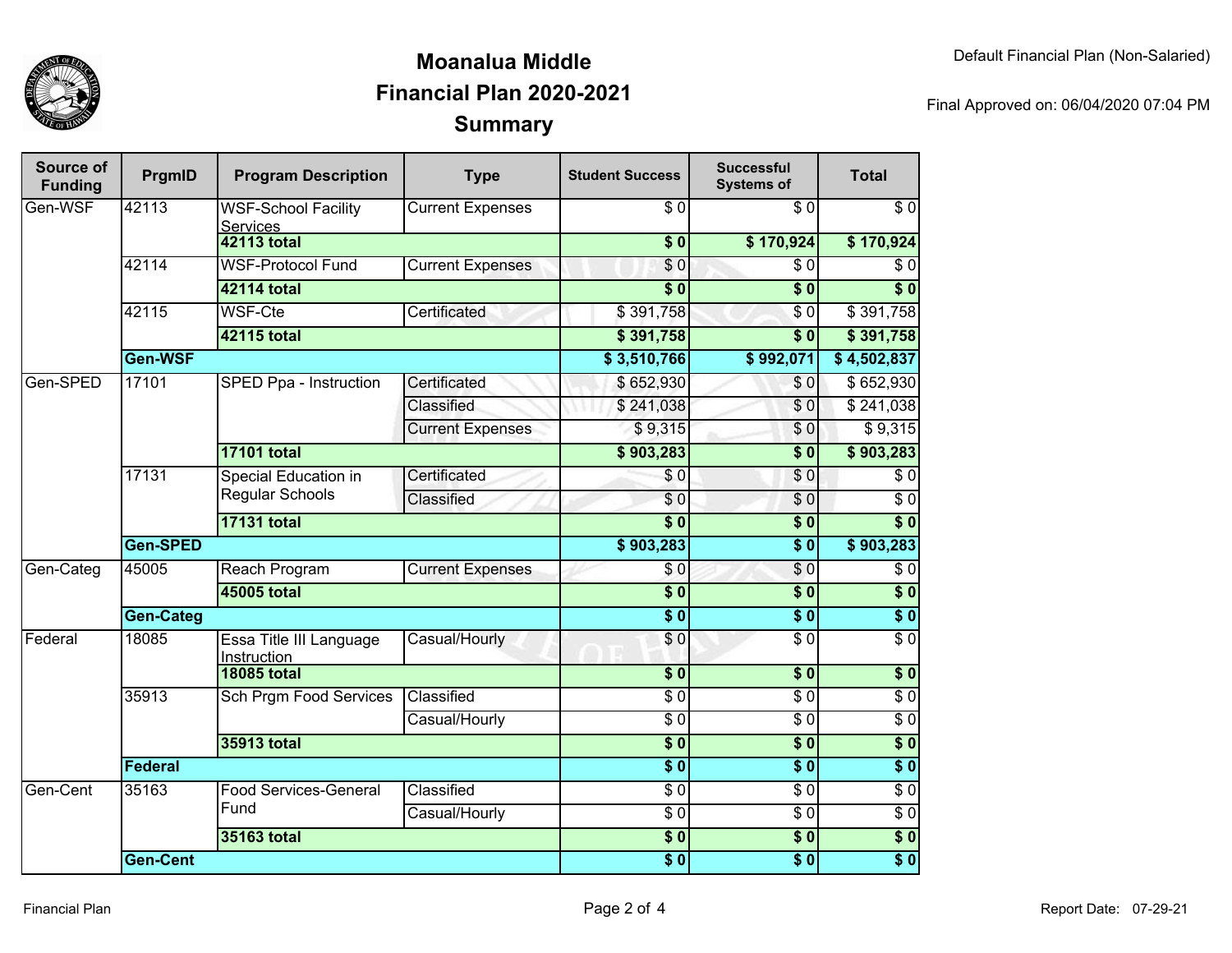

## **SummaryMoanalua MiddleFinancial Plan 2020-2021**

Final Approved on: 06/04/2020 07:04 PM

| <b>Source of</b><br><b>Funding</b> | PrgmID         | <b>Program Description</b>                           | <b>Type</b>             | <b>Student Success</b> | <b>Successful</b><br><b>Systems of</b> | <b>Total</b>     |
|------------------------------------|----------------|------------------------------------------------------|-------------------------|------------------------|----------------------------------------|------------------|
| Special                            | 16350          | Summer School - Special<br>Fund                      | Casual/Hourly           | \$0                    | \$0                                    | \$0              |
|                                    |                | <b>16350 total</b>                                   |                         | \$0                    | \$0                                    | \$0              |
|                                    | 19062          | <b>DOD-Fed Connected</b><br><b>Student Incentive</b> | <b>Current Expenses</b> | \$0                    | \$0                                    | $\sqrt{6}$       |
|                                    |                | <b>19062 total</b>                                   |                         | $\frac{1}{2}$          | \$0                                    | \$0              |
|                                    | 35304          | <b>Food Services-Special</b><br>Fund                 | <b>Current Expenses</b> | \$0                    | \$0                                    | $\frac{3}{6}$    |
|                                    |                | <b>35304 total</b>                                   |                         | $\overline{\$0}$       | $\overline{\$0}$                       | $\frac{1}{2}$    |
|                                    | 37307          | Use of School Facilities -<br>School                 | <b>Current Expenses</b> | \$0                    | \$0                                    | $\sqrt{5}$       |
|                                    |                | 37307 total                                          |                         | \$0                    | \$0                                    | $\frac{1}{6}$    |
|                                    | <b>Special</b> |                                                      |                         | \$0                    | \$0                                    | $\sqrt{6}$       |
| <b>Trust</b>                       | 16105          | Donations - School                                   | <b>Current Expenses</b> | \$0                    | \$0                                    | $\overline{\$0}$ |
|                                    |                |                                                      | Equipment               | \$0                    | \$0                                    | $\sqrt{6}$       |
|                                    |                | <b>16105 total</b>                                   |                         | \$0                    | \$0                                    | \$0              |
|                                    | 17807          | Moanalua Complex<br>Korean Language Project          | Casual/Hourly           | \$0                    | \$0                                    | $\sqrt{6}$       |
|                                    |                | <b>17807 total</b>                                   |                         | $\sqrt{6}$             | $\sqrt{6}$                             | \$0              |
|                                    | <b>Trust</b>   |                                                      |                         | $\sqrt{6}$             | \$0                                    | \$0              |
| <b>Grand Total</b>                 |                |                                                      |                         | \$4,414,049            | \$992,071                              | \$5,406,120      |